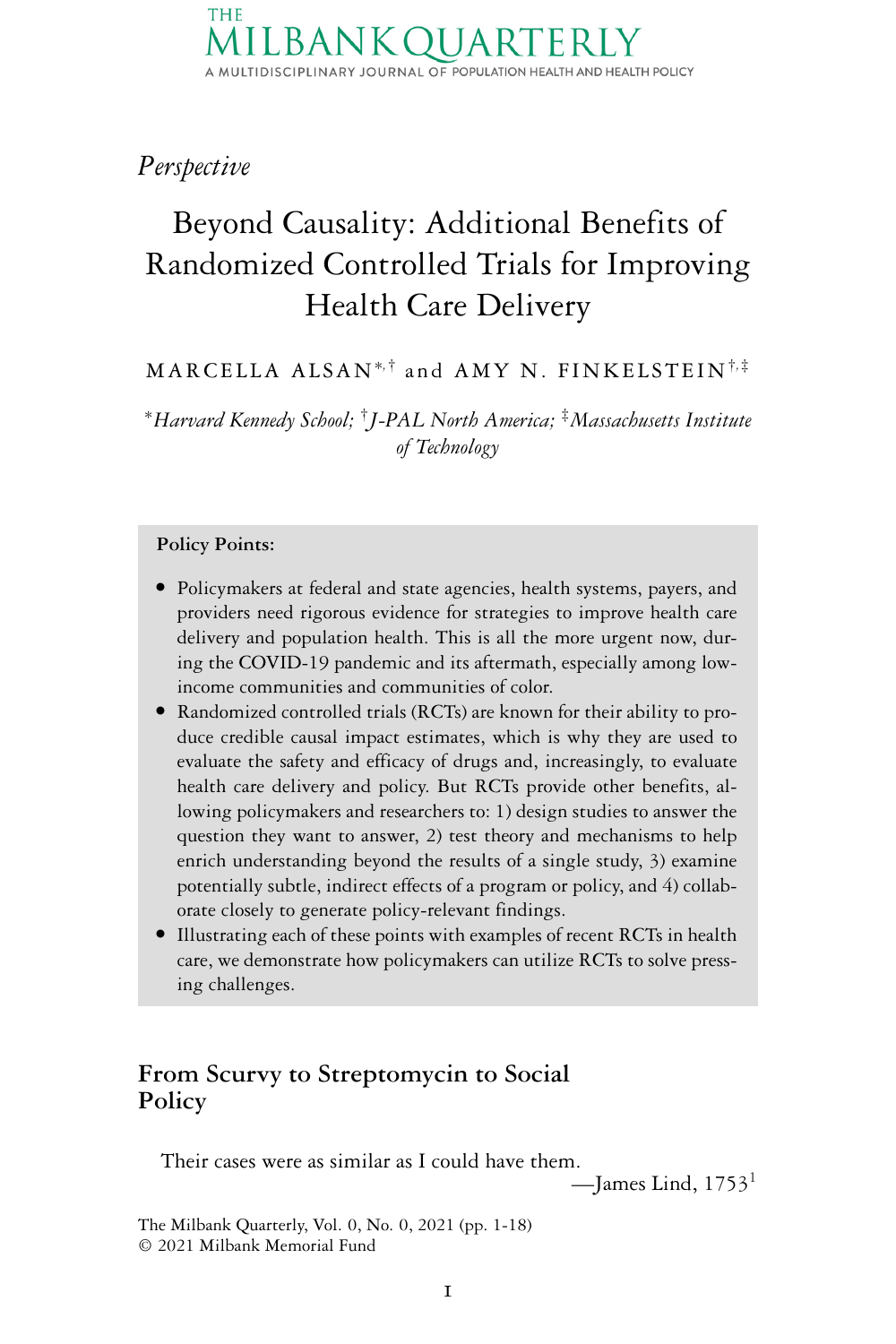With deep roots in clinical medicine, randomized controlled trials (RCTs) are a familiar tool to generate needed evidence in medicine. In 1753, James Lind conducted what is considered the first experiment resembling a modern controlled trial. While working on a ship, the surgeon noticed high mortality from scurvy among sailors. Lind then conducted a comparative controlled trial of the effect of various treatments to scurvy on 12 similarly sick sailors and found oranges and lemons to be the best treatment.<sup>1</sup> Randomized allocation, however, had to wait until the 20th century. The first RCT in medicine was conducted in 1946, by Austin Bradford Hill and his colleagues at the Medical Research Council (MRC), to evaluate streptomycin's effectiveness in tuberculosis.2 Within a few decades, the US Food and Drug Administration (FDA) required drug producers to include RCT results in their drug applications.<sup>3</sup>

Compared to the long history and current prominence of RCTs in medical research, their use to improve health care delivery in the United States is more recent and, while gaining momentum, is still less prominent than in medicine. Since the 1960s, at least a few dozen RCTs of social policies in the United States have looked at health as an outcome, $4$ but historically, RCTs were rarely used to evaluate innovations in health care delivery or health policy. Of course, there are well-known exceptions, such as the famous RAND Health Insurance Experiment in the 1970s and, more recently, the 2008 Oregon Health Insurance Experiment, but these exceptions seemed only to prove the rule.<sup>5,6</sup> For example, between 2009 and 2013, just 18% of studies of US health care delivery interventions used randomization, compared to 86% of drug studies and 66% of studies of nondrug medical interventions.<sup>7</sup>

There are, of course, practical reasons for the relative paucity of these RCTs, including cost and implementation challenges. Recently, however, researchers, practitioners, and policymakers have begun to find ways to overcome these oft-cited barriers to the widespread use of RCTs in health care delivery and to launch important RCTs evaluating health care delivery models and health policy options.<sup>8</sup>

Such RCTs are frequently heralded for their ability to produce clear and credible evidence of an intervention's causal effects. This is certainly a valuable aspect of an RCT. But RCTs do not have a monopoly on establishing causality, as evidenced by the plethora of compelling quasiexperimental studies using techniques such as regression discontinuity designs, instrumental variables, and event study methodologies (to name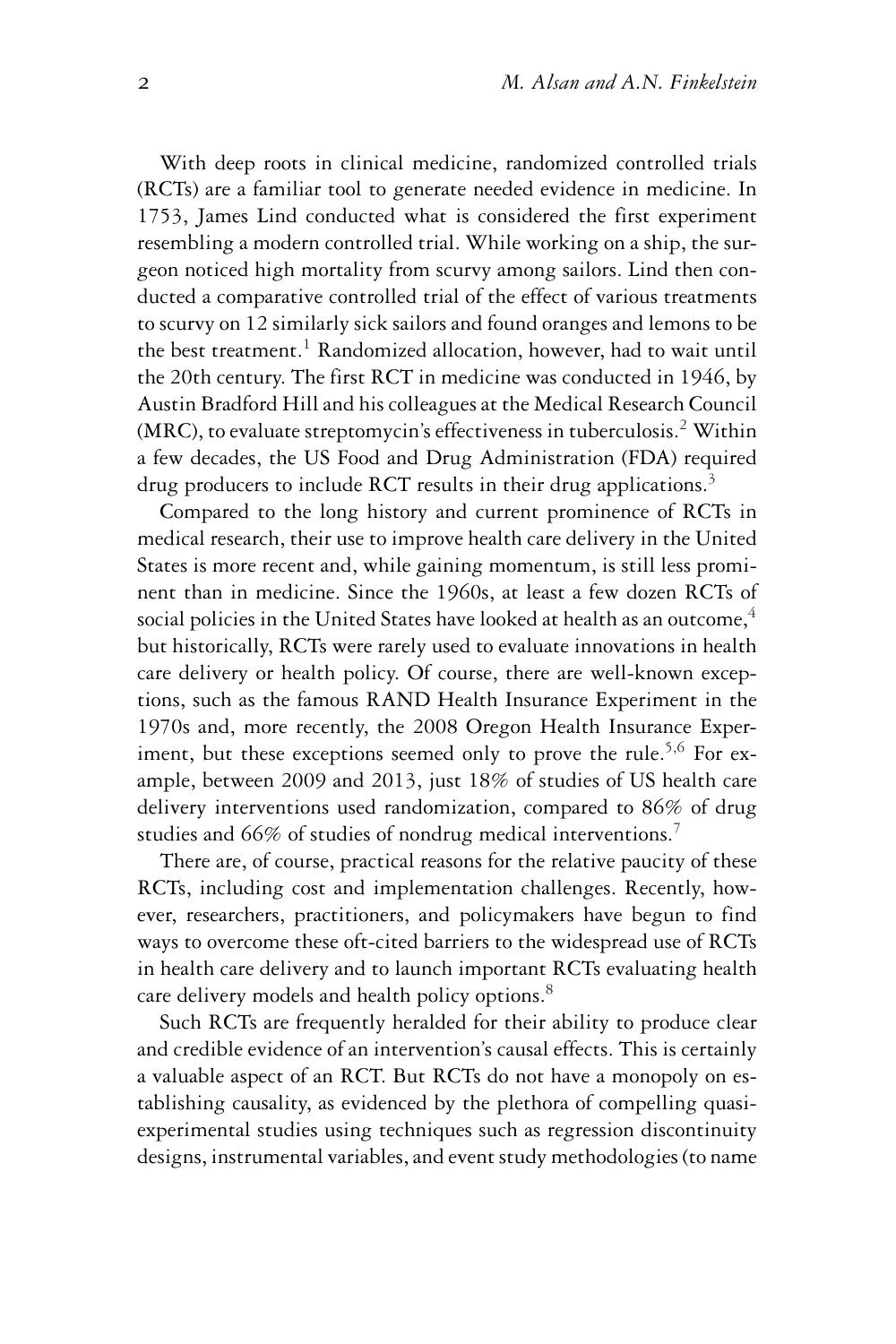just a few) that have been used successfully to estimate the causal impact of aptly named "natural experiments."9

Therefore, as capacity and enthusiasm build for implementing RCTs in health care delivery, we highlight in this article what we see as four other important benefits of RCTs. Specifically we discuss their ability (1) to answer the questions that practitioners and researchers *want* to study rather than what they *can* study with naturally occurring data; (2) to study a program's indirect, or "spillover," effects; (3) to test theory and uncover the mechanism behind why a program does or does not have an effect; and (4) to encourage valuable collaboration between researchers and implementing partners that can sharpen the questions asked and the hypotheses examined.

We begin by first reviewing the standard case for RCTs based on the clear and credible influence that they provide, as well as the important challenges for implementing such RCTs. We then turn to the meat of this article, which is a discussion of the additional potential benefits of RCTs. We illustrate these additional benefits with examples of RCTs in health care delivery published primarily in the last three years.

## **The Opportunity and Challenges for Conducting RCTs to Improve Health Care Delivery**

Having used a random allocation, the sternest critic is unable to say when we eventually dash into print that quite probably the groups were differentially biased through our predilections or through our stupidity.

—Austin Bradford Hill, 1952<sup>10</sup>

#### *Opportunity*

Several years after his successful streptomycin RCT in Britain, Austin Bradford Hill, in the preceding quotation, made the case to the Harvard Medical School faculty for randomized clinical trials, explaining how studies that allocated individuals to treatment randomly and without favor provided credible estimates of an average causal effect. His remarks make the now standard case for RCTs: random assignment can eliminate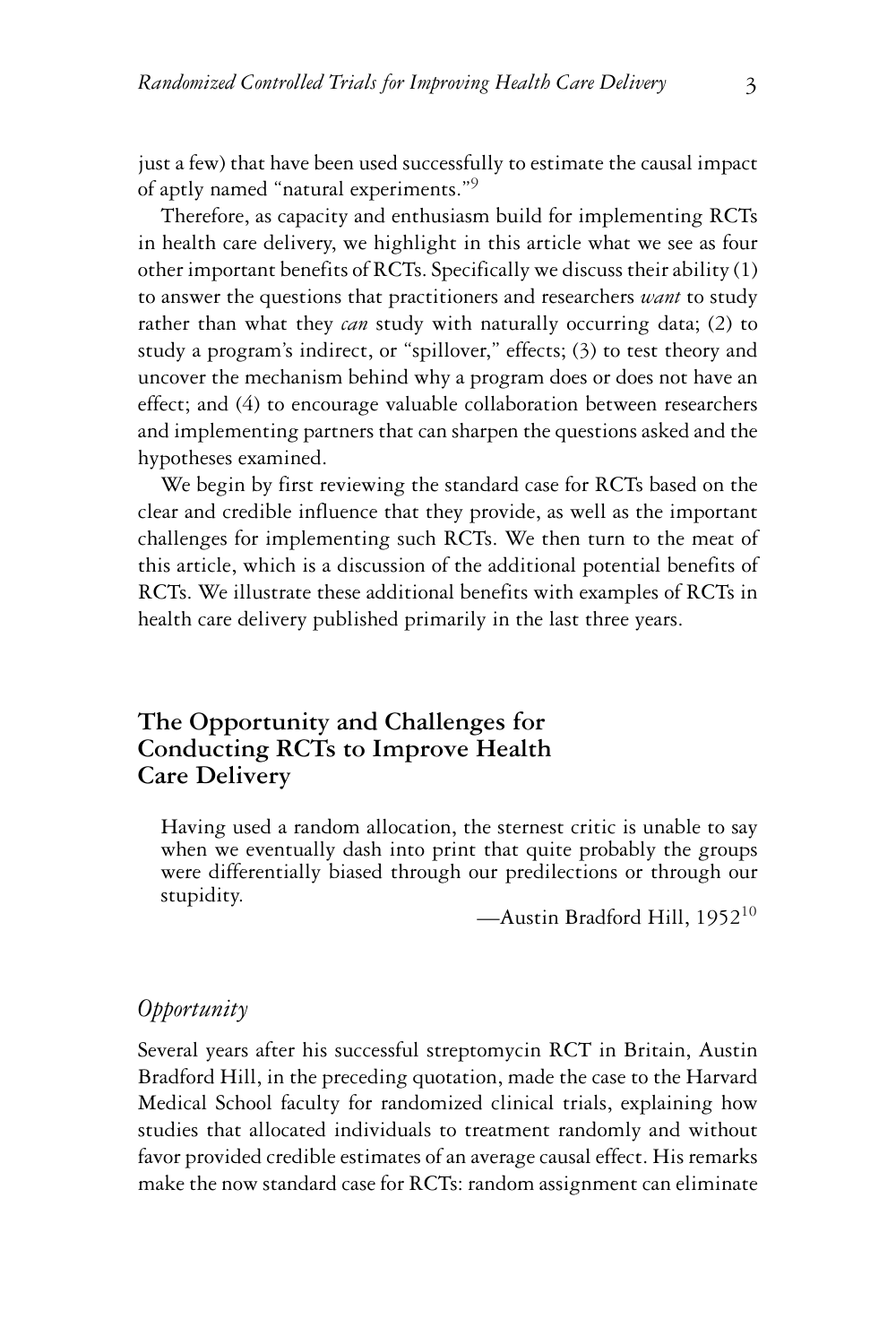

confounding factors that may bias the results of even well-controlled observational analyses.<sup>11</sup>

Consider the impact of health insurance on health. Figure 1 provides a schematic of two hypothetical, stylized studies of the health effects of insurance: an observational study and an RCT. Panel A illustrates the observational design: all individuals are offered insurance and some enroll. Health is subsequently compared between the insured and the uninsured. Since individuals choose whether or not to have insurance, baseline differences are likely between those who have insurance and those who do not, differences that the researchers may be unable to fully measure and control for. In our stylized example, those who choose insurance are sicker at baseline than are those who do not elect to obtain insurance, as would be expected by standard models of adverse selection in insurance.<sup>12</sup> On the right-hand side of Panel A are the two groups'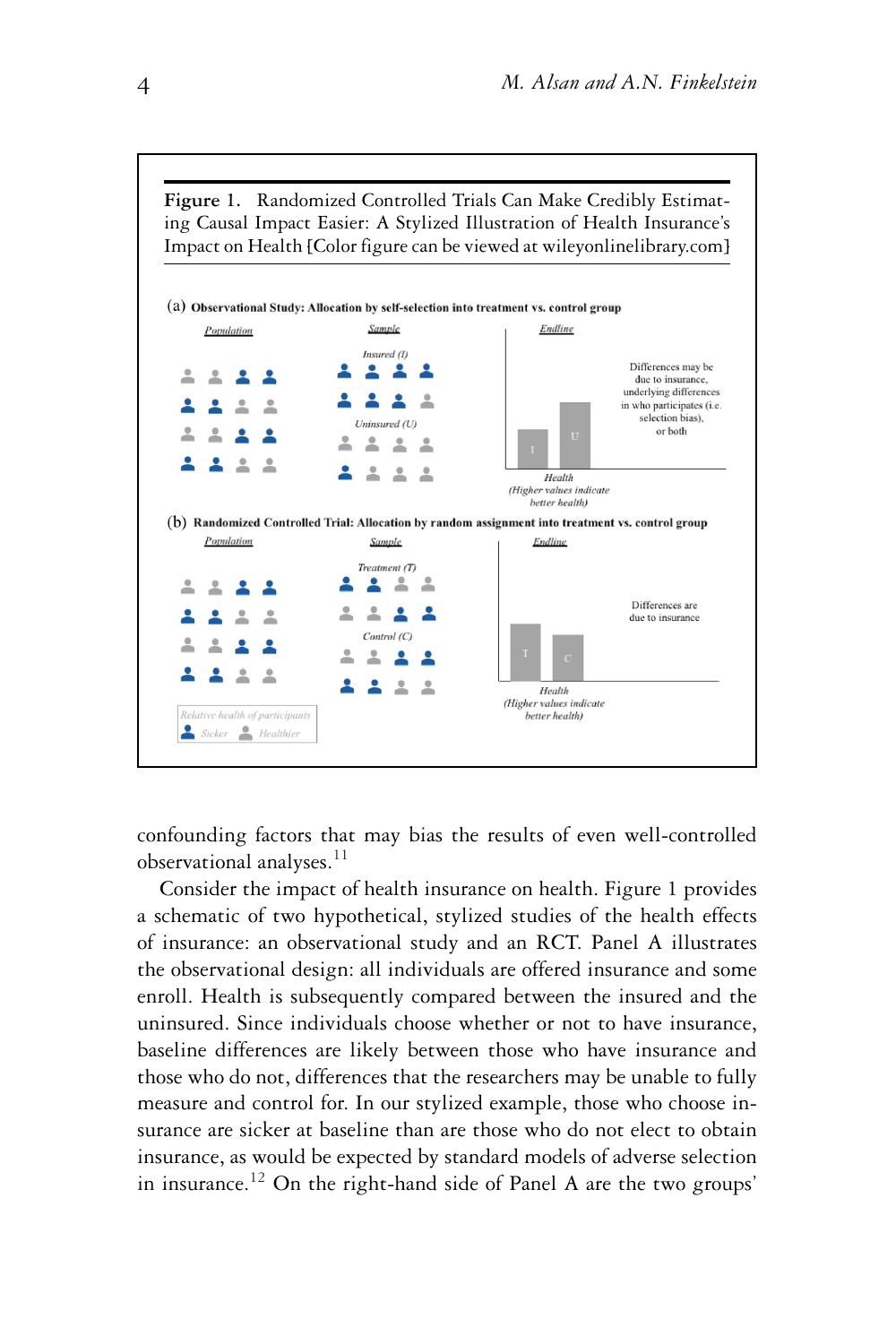end-line differences in health. It shows that at the end line, the insured have worse health than do the uninsured. Did health insurance lead to worse health, or did it seem to worsen health because people who are especially sick are more likely to have health insurance?

Panel B investigates this same question using an RCT. In contrast to the observational study, the important feature of the RCT is that the allocation of insurance is randomized. Random assignment ensures that, on average, there are no systematic differences at baseline between those with and without insurance. As a result, as illustrated in the figure, the treatment group that is randomly allocated insurance has the same proportion of sicker individuals at baseline as does the control group that is randomly assigned to remain uninsured. The researchers therefore can be reasonably confident that any difference in health at the end line is due to the insurance coverage by itself, rather than to differences in the groups' underlying characteristics that may be correlated with the outcome of interest.

A recent real-world example illustrating the value of randomization for elucidating causal effects of health policy comes from a 2020 RCT of a care transition program known colloquially as "Hotspotting." Created by the Camden Coalition of Healthcare Providers, this program targets the "super-utilizers" of the health care system as a way to reduce spending and improve health. It provides patients with a team of community health workers, nurses, and social workers who visit them after discharge to coordinate their care and connect them to social services.<sup>13</sup> Observational studies of this program, and of similar programs, had found promising results, that the programs significantly reduced spending on health care.14

Observational studies can use statistical methods to try to account for bias that may exist, but sometimes the biases are very hard to correct for, as Dr. Paula Lantz explained in her *Milbank Quarterly* article on super-utilizer interventions.<sup>14</sup> Dr. Lantz and her coauthors' 2019 systematic literature review of 46 evaluations of interventions targeted at super-utilizers (most commonly, case management programs) warned that "methodological and study design weaknesses—especially regression to the mean—were widespread and call into question reported positive findings."<sup>15</sup> In other words, observational studies of super-utilizer programs are likely biased by regression to the mean, which in this case means the tendency for patients incurring unusually high costs at a particular point in time to move closer to the average over time. Indeed,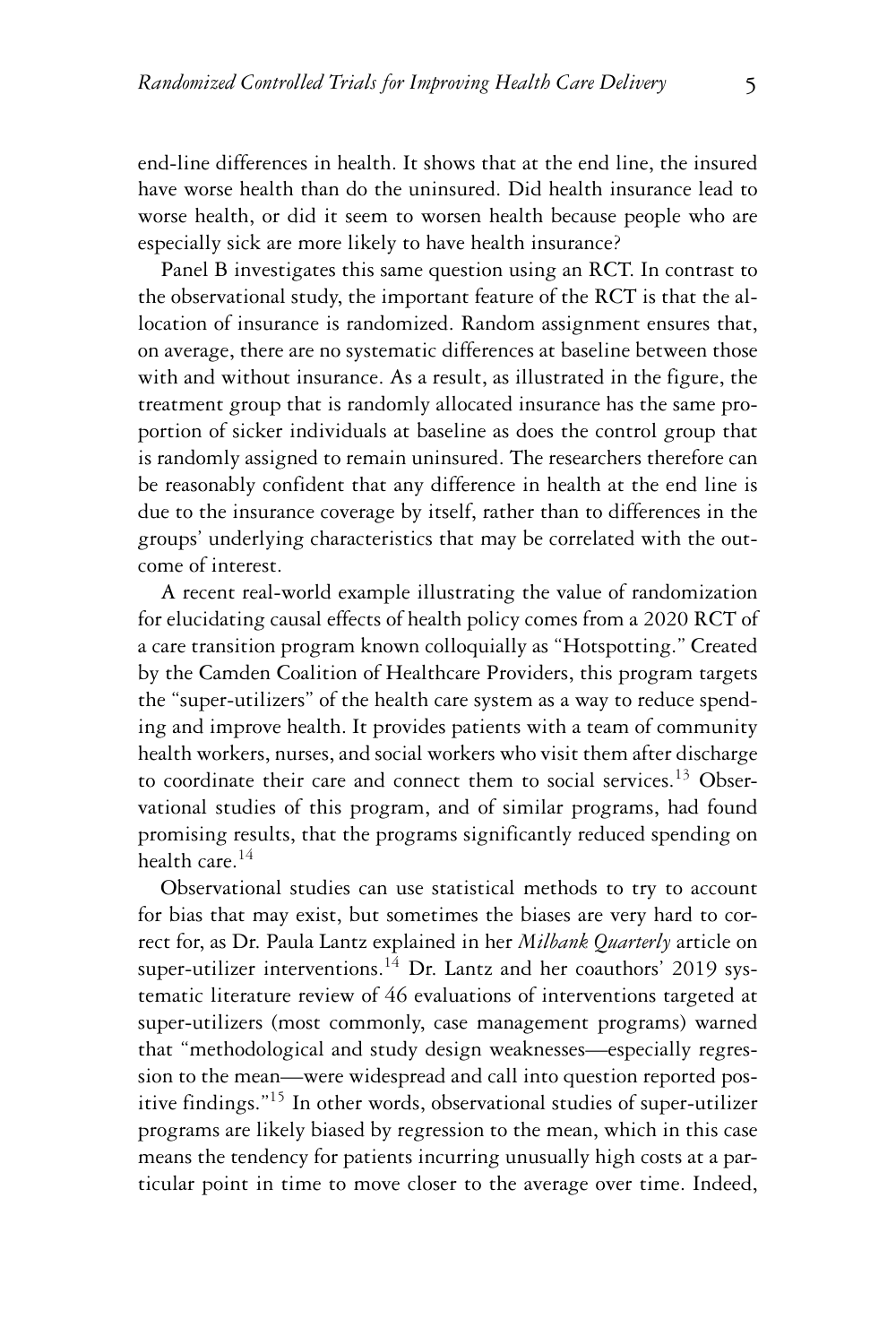researchers selected by the Center for Medicare & Medicaid Innovation to evaluate this program using quasi-experimental methods concluded that they were unable to do so because of the difficulty identifying an appropriate, naturally occurring, comparison group.<sup>16</sup>

The 2020 study of the Hotspotting program began by looking at readmission rates in the treatment group—those patients who were randomly enrolled in the program. The results looked promising: patients in this group visited the hospital about 40% less often in the six months after the intervention. Unfortunately, however, this effect turned out to be entirely due to regression to the mean. Readmissions in the control group of individuals who were not offered participation in the program declined by the same amount. As a result, the findings from the RCT show that the program had no effect on readmissions.<sup>16</sup>

#### *Challenges*

The contrast between the RCT and the observational results underscores the importance of using a rigorous method to evaluate the program's causal effect. The RCT's findings also, however, highlight the inevitable limits of any one study, no matter how rigorous. The Hotspotting study, like any single study, did not provide all the answers. In particular, it was not able to address whether the program might affect other outcomes, such as patient self-efficacy and well-being, or whether the program's impacts might be different for other types of patients or in other settings. It also did not speak to *why*the intervention did not reduce readmissions, although we will discuss later how other RCTs have been successfully designed precisely to answer questions of mechanism.

In addition, as we emphasized at the outset of this article, RCTs are not the only compelling way to estimate causal impacts. That is fortunate, since for any given question of interest, an RCT may not be feasible or desirable. Chief among them are issues of cost, time, and ethics.

Administrative data can sometimes help surmount these challenges by reducing monetary costs. For example, two decades before the Hotspotting study just described, in an RCT of a similar care-transition program, researchers used telephone interviews with patients to obtain information on readmissions after discharge, the study's primary outcome.17 In the more recent study, improved data systems allowed researchers instead to use existing hospital discharge data from the four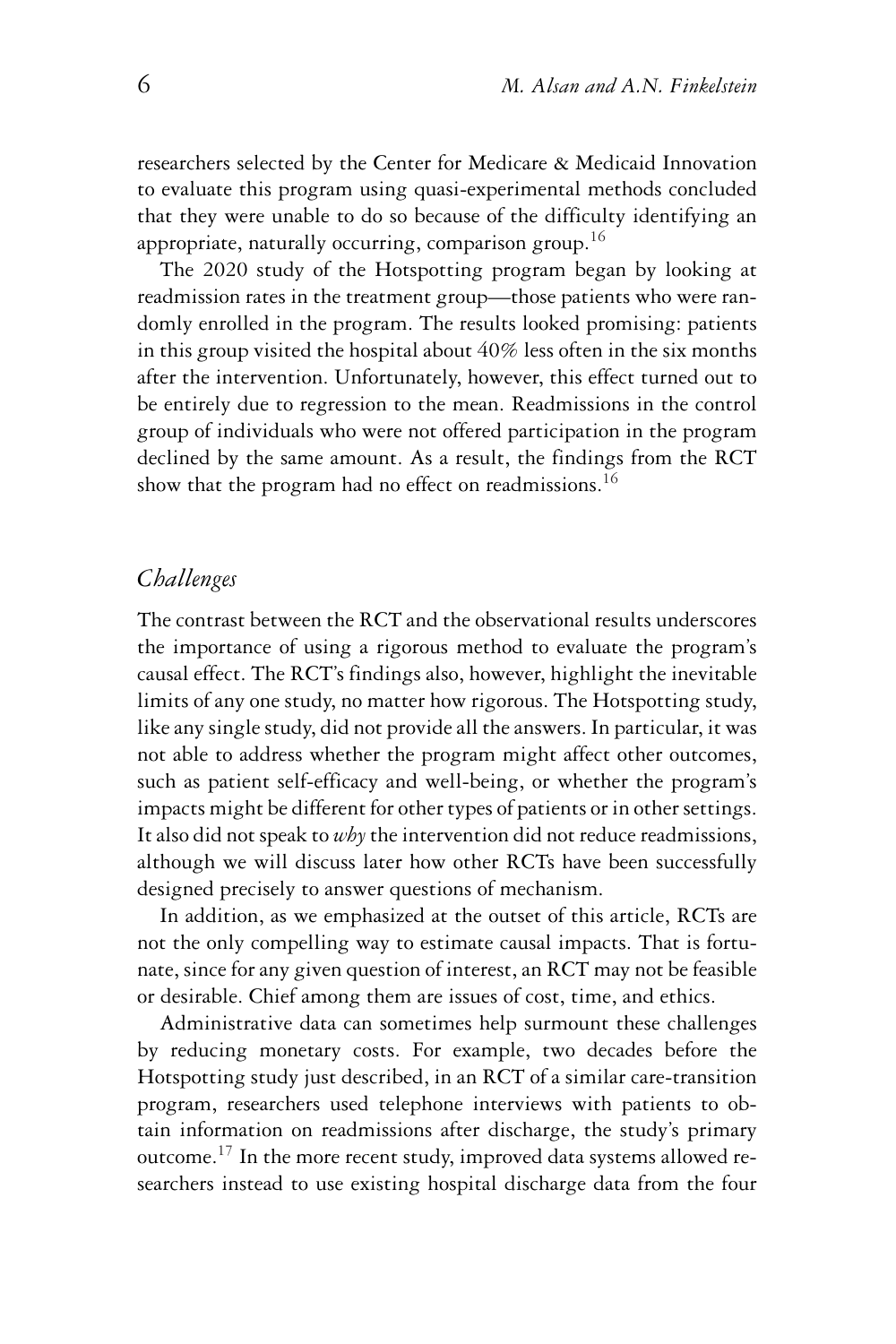Camden hospital systems and the Camden Coalition Health Information Exchange database. This allowed them to measure readmissions at substantially lower cost and effort and with less risk of nonresponse bias.

But even when an RCT's monetary costs can be minimized, a related issue concerns their potential time costs. For example, in the Hotspotting RCT, it took researchers over three years to recruit and receive consent from the targeted 800 patients for the study, not to mention almost two years of planning, designing, and piloting the study.

Fortunately, not all RCTs take years. NYU Langone Health, for example, offers a model for implementing cheap, rapid-cycle, quality improvement RCTs. The researchers at Langone Health recently completed 10 RCTs in a year and concluded that this effort paid for itself by increasing the adoption of preventive care.<sup>18</sup>

A final important barrier to conducting RCTs is ethical concerns. In many settings, implementing an RCT would be unethical, for example, if the program of interest were already available for everyone it was designed to serve, or if resources were available to expand it to serve everyone. In such cases, alternative possible interventions may still offer equipoise. As Dr. Seth Berkowitz and Dr. Shreya Kangovi wrote, "Even though it doesn't take a randomized trial to know you should feed a hungry child, it may take one to know how best to do so."<sup>19</sup> In addition, when there are not enough resources to serve all eligible patients, a random lottery may be the fairest way to allocate limited slots, enabling health systems to learn in the process. In 2008, for example, the state of Oregon needed to allocate a limited number of Medicaid slots. As the then state director of Medicaid, Jim Edge, said at the time,

We thought about other options, such as should we try to pick all of the sickest people or the kids or the people with cancer or heart disease. But the Feds won't allow that, and there's just no way to guarantee the fairness of that. Why would cancer be more deserving than heart disease<sup>220</sup>

State officials and advocacy groups decided—without input from researchers—that random assignment was the best method to allocate the limited slots, and thus the Oregon Health Insurance Experiment was born.

When RCTs are ethical and practical, they provide several valuable benefits. The rest of this article discusses four of them.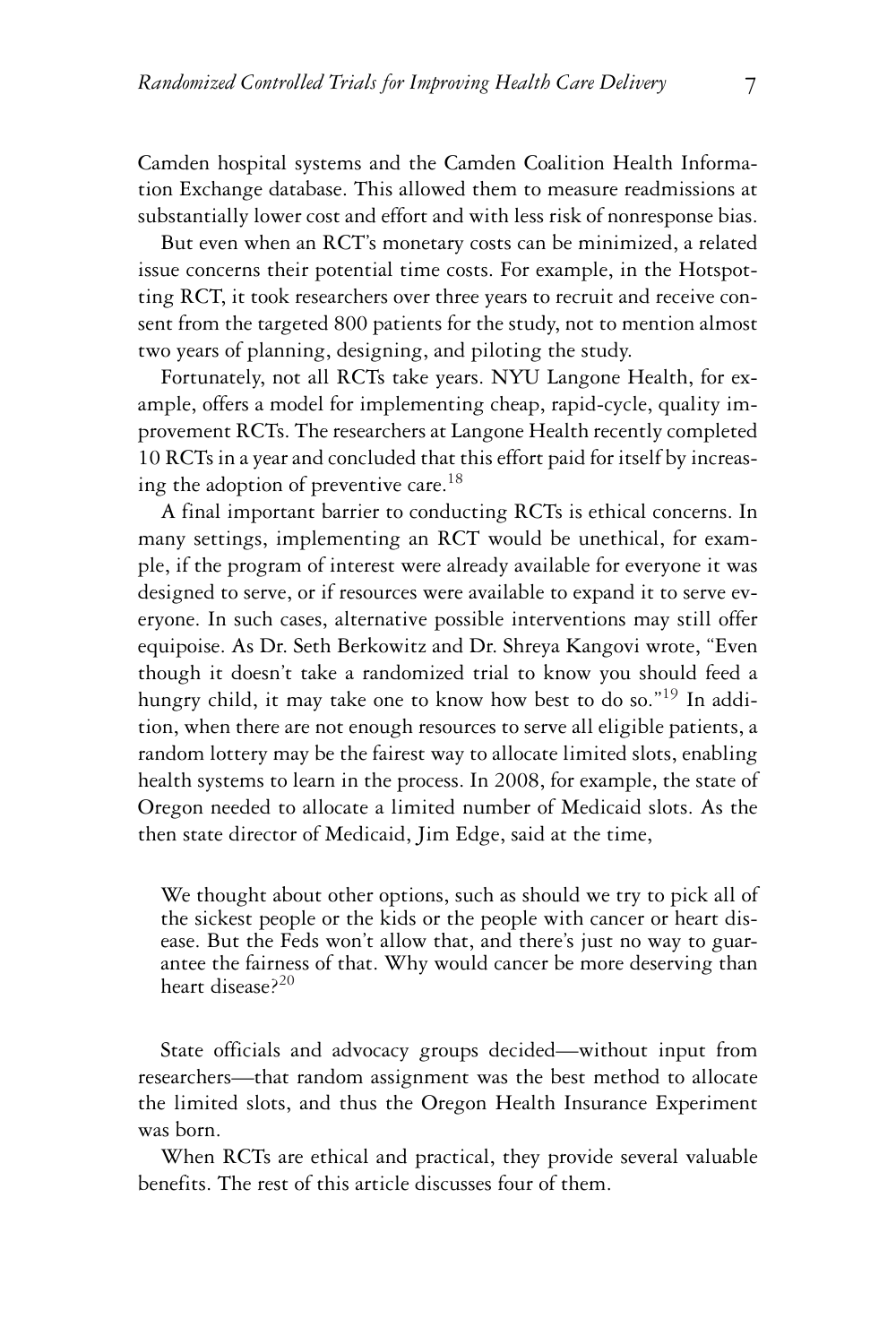## **RCTs Can Study the Questions You Want to Study, Rather Than the Ones Nature Permits**

Natural experiments can be used to obtain convincing evidence of causal effects or of the impacts of interventions. Perfect instances of these circumstances rarely occur in practice.

—Peter Craig et al.,  $2012^{21}$ 

As already discussed, RCTs are just one method researchers can use to credibly estimate causal impacts of a program or intervention.<sup>22</sup> But a clear advantage of an RCT is that it allows researchers and partners an opportunity to design a study to investigate the questions they *want* answered, rather than the questions they *can* answer with naturally occurring variations.

As the preceding quotation from the Medical Research Council emphasizes, without RCTs, researchers are limited in what questions they can pursue by what natural experiments exist. RCTs empower researchers and partners to use randomization, when ethical and feasible, to study what they want to study, rather than what nature gives them.

One recent illustration comes from an RCT in 2019 that provided rigorous evidence on a topic notoriously challenging to answer using naturally available data: the impact of physician-patient race concordance on the patient's health behavior. This is difficult to study using observational data: Because most individuals choose their primary care doctor, selection already exists in concordant versus discordant dyads. In addition, given long-standing structural inequalities, many disadvantaged individuals do not even have a primary care doctor. The 2019 study overcame this challenge by randomizing patients to receive a racially concordant or discordant doctor and examining how this affected demand for preventive health care.

Specifically, the study focused on patient-provider concordance for Black men, the demographic group in the United States with the lowest life expectancy.<sup>23</sup> Existing correlative evidence suggests that racial concordance is associated with greater participation in care and adherence to treatment.<sup>24</sup> The researchers therefore hypothesized that the lack of diversity in the physician workforce might make it difficult for Black men to find a doctor who "looks like them" and thus would contribute to these disparities.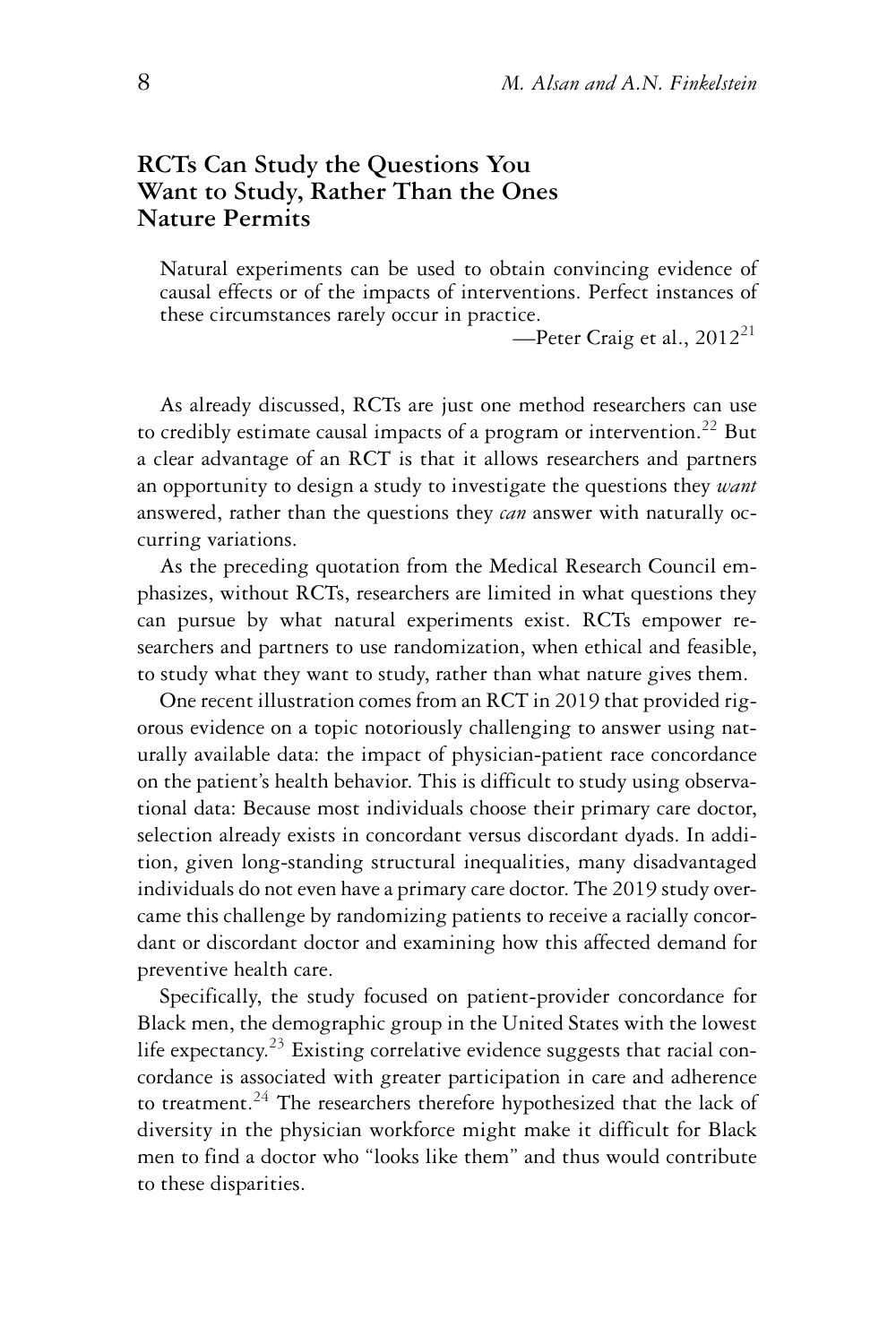To examine this hypothesis, the researchers created a pop-up clinic and recruited participants from the surrounding Oakland (California) area. Once at the clinic, they randomly assigned patients to see either a Black or non-Black (white or Asian) physician. They found that Black male patients randomly assigned to Black physicians were 18 percentage points more likely to use preventive services like diabetes screenings and flu vaccines after interacting with their physician than were those assigned to non-Black physicians.<sup>25</sup> This study highlights how RCTs can be designed to help address seemingly intractable, systemwide challenges, like racial disparities in health, by breaking them down into answerable questions to identify root causes.

#### **RCTs Can Test Theory and Unpack Mechanisms**

If researchers and policy makers continue to view results of impact evaluations as a black box and fail to focus on mechanisms, the movement toward evidence-based policy making will fall far short of its potential for improving people's lives.

—Mary Ann Bates and Rachel Glennerster, 2017<sup>26</sup>

A common criticism of RCTs is that they produce "black box" studies that do not illuminate why a program did or did not have an impact. This critique can certainly apply to some RCTs, such as the Hotspotting study described earlier. But it also applies more broadly to any well-identified study of a causal effect—whether using randomized or quasi-experimental methods—that has insufficient variation to elucidate the drivers behind an estimate of impact. Moreover, unlike quasiexperimental studies, which can study only "naturally occurring" variations, RCTs can be designed specifically to see inside the black box or to test particular theories.

A 2010 RCT of the impact of immunization camps and incentives provides a classic example of how RCTs can be designed to reveal underlying structural barriers.27 In this RCT, the nonprofit Seva Mandir aimed to increase children's immunization rates—which involved five courses of vaccines—in rural Udaipur, India. In most villages in this area, only 2% of the children had received all five courses of immunizations.

Researchers designed an experiment explicitly to distinguish between several possible reasons for these low rates. One possibility was a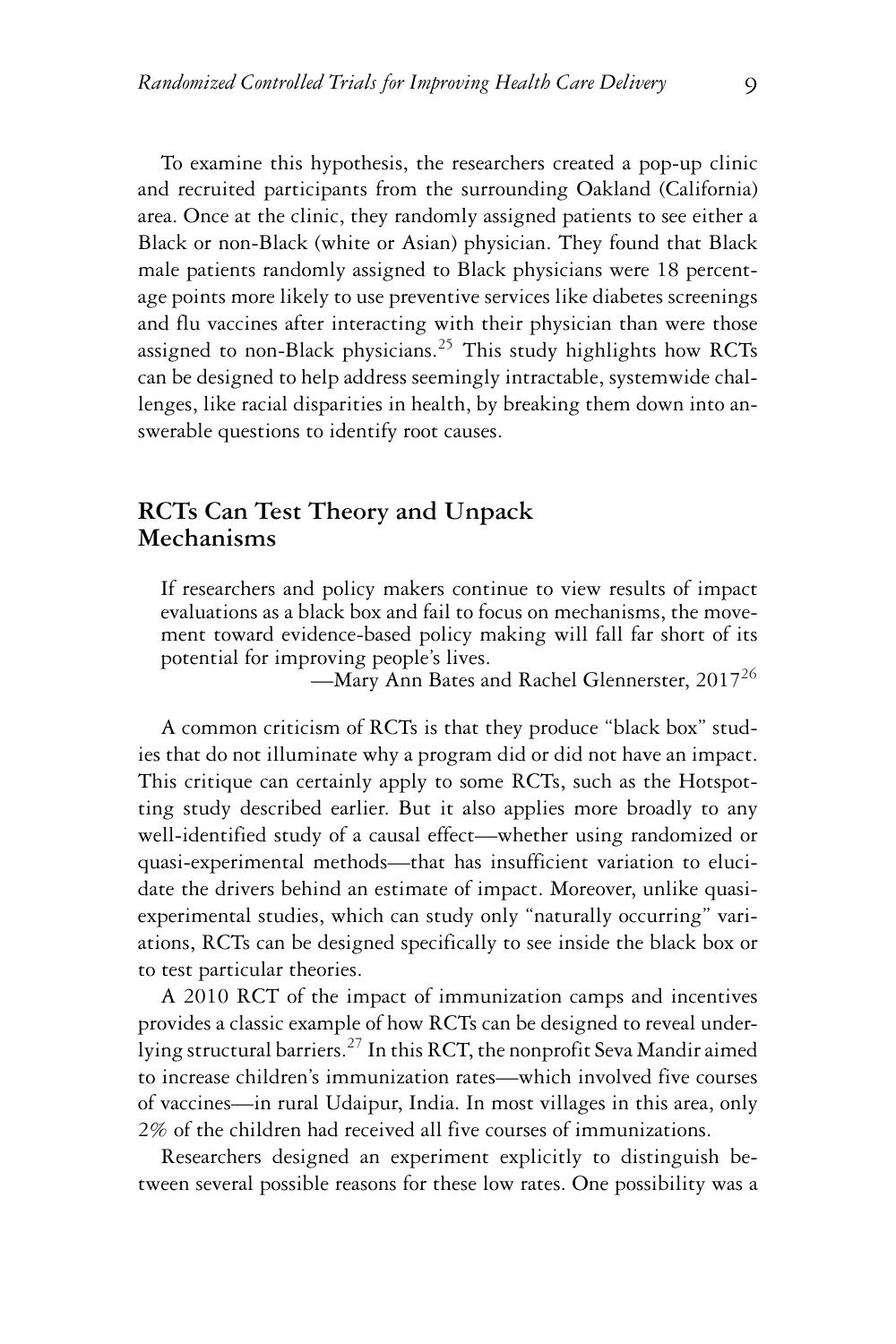supply-side problem: the clinics where families received immunizations were often closed. Another possibility was a demand-side problem: families might have difficulty going to the clinics five different times to complete the full course and might not have enough incentive to do so. These barriers are, of course, not mutually exclusive, and may interact in important ways.

To investigate this, the researchers randomly assigned communities to one of three groups: a control group, a treatment group that was provided with regularly scheduled immunization camps to investigate the supply hypothesis, and a treatment group that was provided with the camps and also with incentives (specifically 1 kilogram of lentils at each clinic visit and a set of plates after the fifth immunization course) to investigate the combined impact of the supply-and-demand hypotheses.

Just 50% of the control group received one course of immunizations, and only 6% received the full five courses. Both treatment groups had around 75% immunization rates after the first course. However, the camps and incentives group had 39% immunization rates for the full five courses, compared to 18% in the camps-only group. These results suggested that supply-side issues were a challenge but that they were not the only barrier. All together, the findings suggested that combining increased access with demand-side incentives could be an effective way to increase vaccination rates.

When RCTs help unpack mechanisms, they can be informative for policy even outside the study's specific location or population. As with all studies, assessing "external validity" or how the results can be applied in similar contexts, is challenging. In this case, we learned that in a setting in which immunization rates are low, providing reliable access can boost immunization rates but that by itself, access is not enough and incentives may be an important tool for making sure children complete the full immunization course. While these exact results may not translate across contexts, the idea that access is not a panacea is instructive in considering interventions in other contexts.

## **RCTs Can Credibly Examine the** *Indirect* **Effects of a Program or Policy**

RCTs have the ability to surprise you.

—Esther Duflo, 2019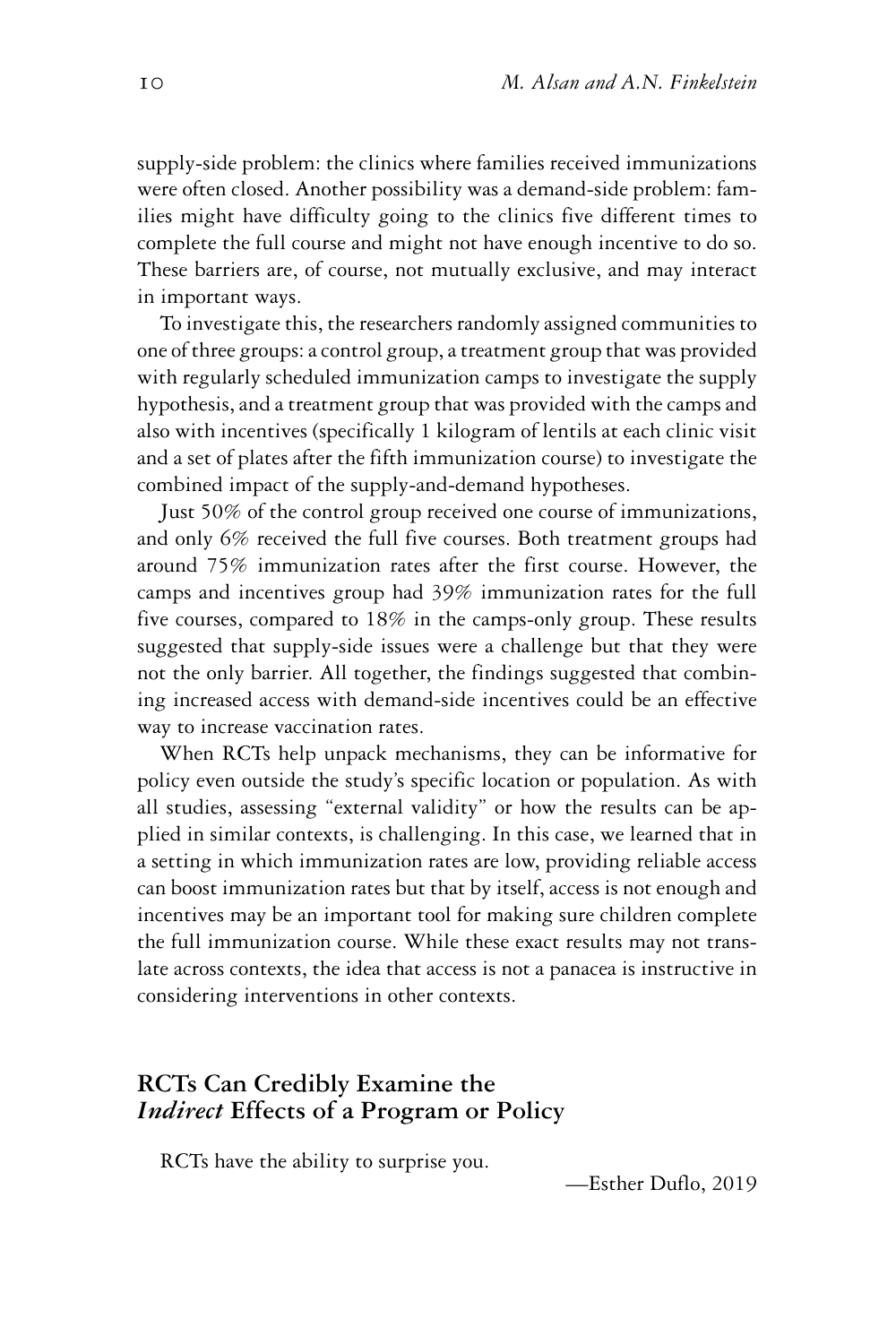Esther Duflo, one of the 2019 Nobel laureates in economics, is famous for her work on experimental approaches to alleviating global poverty. As her preceding remark illustrates, RCTs can uncover surprising or subtle effects of a program or policy. In fact, her point is a corollary to the rigor of the evidence provided by RCTs. It facilitates using them to credibly examine potentially important indirect effects of a program, such as a policy's effects on untargeted populations.

It is very important from a policy perspective to be able to measure the effects of a policy on those not directly targeted by it, but estimating such "spillover" effects is notoriously difficult. In the canonical research design, which compares outcomes for directly targeted actors to outcomes for nontargeted actors, spillover effects cannot be identified. When a research design does permit the identification of spillovers, a skeptical reader may interpret the effects on nontargeted patients as evidence of a flawed research design rather than evidence of spillovers. For good reason, therefore, the bar for credibly identifying spillovers is high.

Well-conducted, large-scale RCTs can be designed to credibly determine the effects of spillovers, since random assignment mitigates concerns about how researchers estimate the effect. For example, to measure the spillover effect of bed nets ("herd immunity") against malaria, researchers can use a two-stage randomized design. Clusters can be randomly assigned to a treatment group in which some individuals will randomly receive the bed nets and a control group who does not receive them but has access to usual services. The difference between these two groups is the overall effect of the bed nets. Not everyone in the treatment group receives the bed nets. That is, within the treatment group clusters, people would be randomly assigned to receive the bed nets or to a control group. The difference between the control units in the treated versus control clusters provides a causal estimate of the spillover effect.<sup>28</sup>

Results from two recent nationwide Medicare policy RCTs conducted by the Centers for Medicare & Medicaid Services (CMS) show the substantial effects of Medicare policy on the treatment of non-Medicare patients, suggesting that an individual insurer's reforms can have important, broader effects on the system as a whole. In one case, CMS randomly assigned a Medicare payment reform for hip and knee replacement to 67 of 171 metropolitan statistical area (MSAs). The control MSAs continued to be reimbursed by Medicare under the status quo system. Evidence from the first two years of this five-year RCT indicates that the payment reform modestly reduced health care utilization among covered patients (those on Original Medicare), primarily by reducing discharges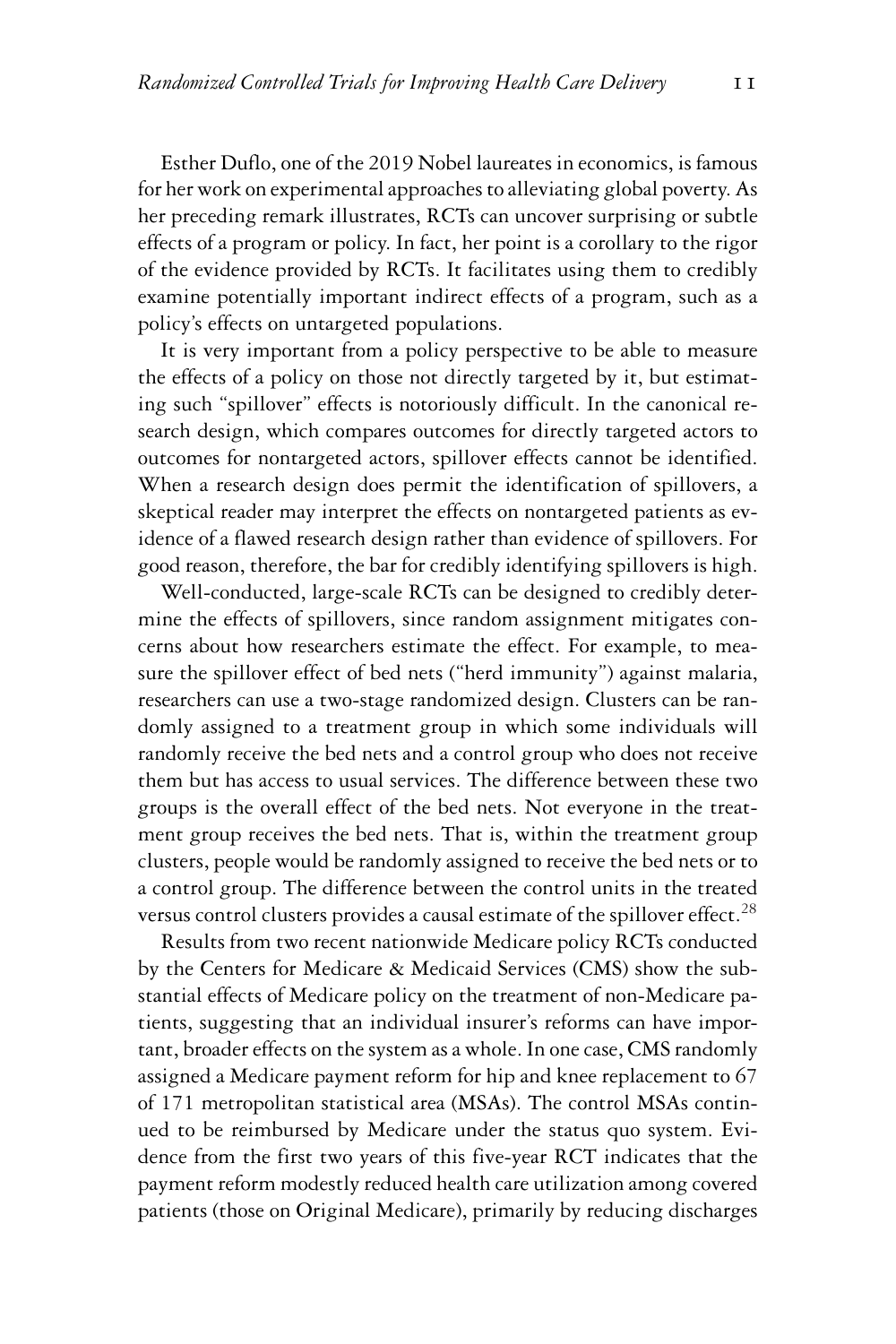to postacute care facilities by about 10%. But it also found that the payment reform had spillover effects on privately insured Medicare Advantage patients, even though their payment regime did not change. These spillover effects were of the same sign and magnitude as the directed effects on the targeted patients.<sup>29–35</sup>

Another study examined the spillover effects of a CMS warning letter on privately insured patients. This letter was sent to primary care physicians (PCPs) who prescribed significantly more of an antipsychotic drug to their Original Medicare patients than their peers. Each year, 2.8 million patients fill a subscription for quetiapine (brand name Seroquel), yet as many as 75% of these prescriptions are for uses not approved by the FDA. $36$  CMS identified about 5,000 physicians who prescribed significantly more to their Medicare patients than their in-state peers, and randomly assigned half of them to receive letters stating that their prescribing to Original Medicare patients was extremely high relative to their peers and that they were under review by CMS. The strongly worded peer comparison letters from CMS reduced quetiapine prescribing for Original Medicare patients (the targeted group) by about 17% for the next two years. The letters also reduced the number of prescriptions to the PCP's *privately insured* patients (both those with Medicare Advantage and those with employer-sponsored insurance) by 12%. The researchers could not reject the hypothesis that the effects on targeted and nontargeted patients were the same. $37,38$ 

## **RCTs Can Facilitate Fruitful Collaborations with Implementing Partners**

The statistician, if he is to play his proper role in a clinical trial must be in it "up to his neck." … The statistically designed clinical trial is above all a work of collaboration between clinician and statistician, and that collaboration must prevail from start to finish.

—Austin Bradford Hill,  $1952^{10}$ 

In the then new realm of medical randomized trials, Austin Bradford Hill emphasized that proper statistical research is steeped in practice. What was true in the 1950s for medical trials is still true in the 2020s for RCTs on health care delivery. Unlike many clinical researchers, some social scientists (such as economists like ourselves) spend their careers up to their necks in data at their desks.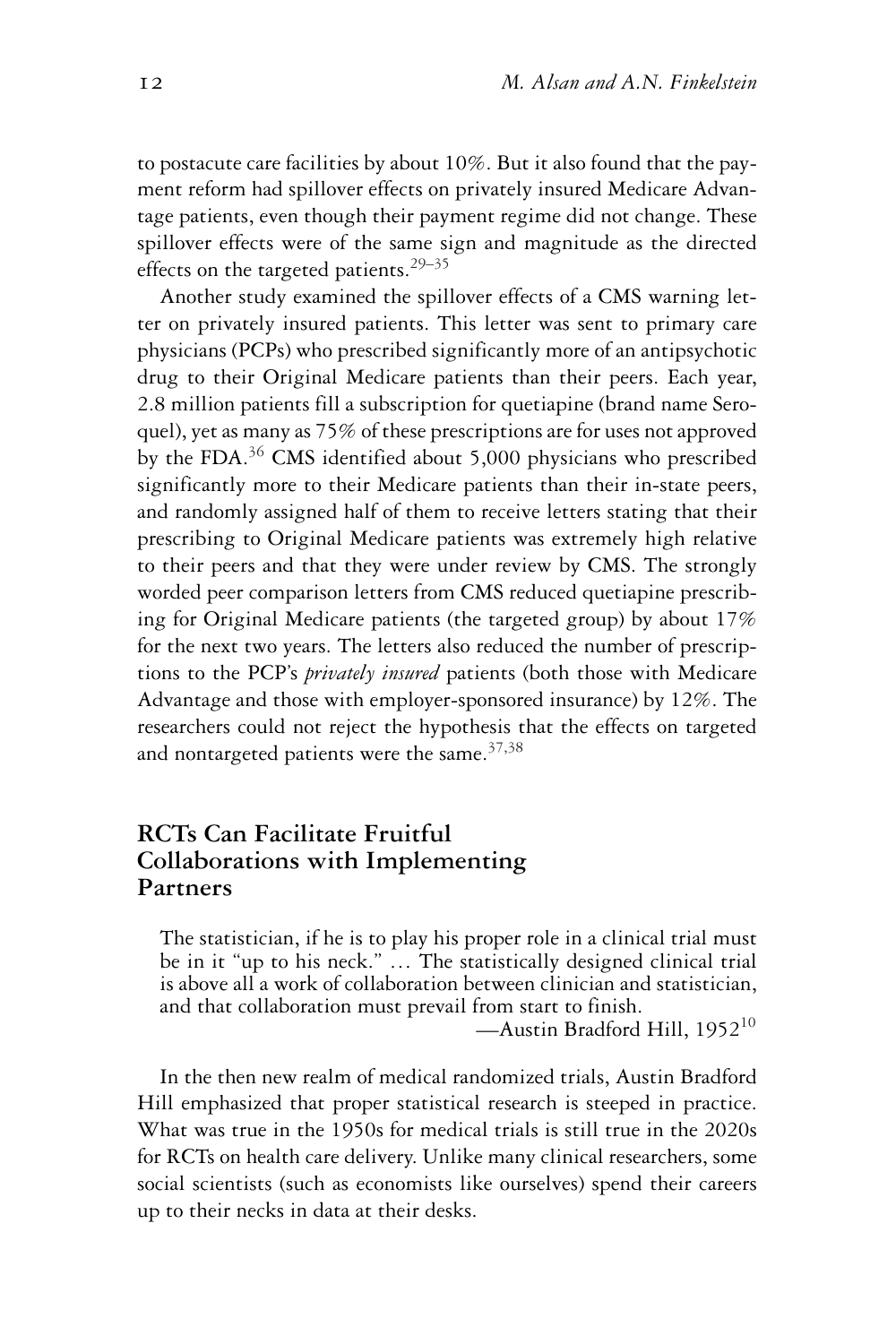All research projects benefit from real-world experience and input from practitioners. Policy research in particular should involve key stakeholders and frontline providers, from the inception of the hypothesis to the interpretation of the results. Nothing prevents researchers from using observational data or quasi-experiments to engage with stakeholders, and of course, some do so. But RCTs typically *necessitate* researchers to confer with real-world providers to design and implement the study. In our own experience with both types of research, we have found that this "nudge" helps us sharpen the questions we ask and the hypotheses we test and better enables us to interpret the results.

Implementing partners often provide invaluable advice about both a study's design and the interpretation of it. For example, in the physicianpatient racial concordance study discussed earlier, the implementing partner was instrumental in advising on recruitment and which messaging would and would not work to persuade patients to show up at the clinic. Owen Garrick, the president and chief operating officer of Bridge Clinical Research and a coauthor of the study, recommended recruiting participants from barbershops, a common location for health outreach among Black men. One of us (Alsan) literally drove around Oakland with Garrick to identify the barbershops in the area, which were not often on Google Maps. Furthermore, Bridge Clinical Research's focus groups with Black men had found that advertising injections (such as flu shots) may deter them from participating in a study. As such, the advertisements we used integrated this feedback, and the study recruitment, and ultimately the study, benefited.

In another example, the Hotspotting study discussed earlier, the intervention itself had been developed by the implementing partner based on the hypothesis that breaking down the silos to coordinating patient care could be successful in helping very complex patients. Not surprisingly, therefore, since the theory of change behind the intervention had originated from the partner, the partner provided invaluable input in how one of us (Finkelstein) should interpret and learn the most from the results of the study of the intervention's impact.

#### **RCTs: A Many-Splendored Thing**

Policymakers at federal and state agencies, health systems, payers, and providers are innovating constantly to provide higher-quality, more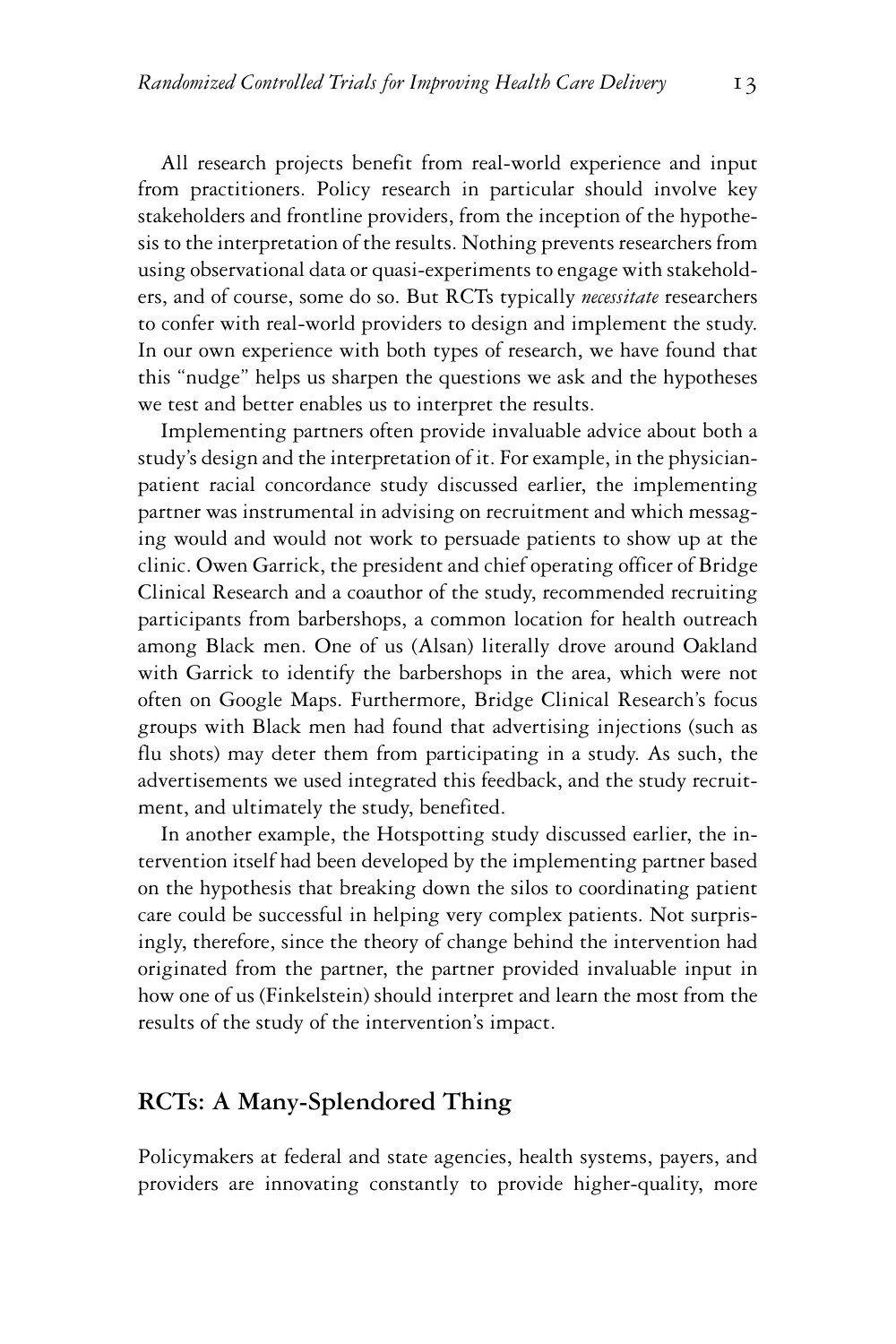efficient care to patients. Researchers and leaders in health care have recently made encouraging progress in overcoming ethical, logistical, and cost barriers to implementing RCTs to study how best to improve health care delivery and patients' experience.<sup>8</sup> This trend has been applauded, with people pointing to the widely known benefits of RCTS for producing credible evidence of causal effects.<sup>39,40</sup>

The COVID-19 pandemic has only heightened the need to identify effective and equitable ways to improve population health and the health care system. RCTs can help policymakers develop needed evidence. Although not every program or policy can or should be evaluated with an RCT, it is a powerful tool that should be considered when initiating or expanding health care delivery interventions.

In this article, we have described four *additional* (and perhaps less widely appreciated) benefits of RCTs from the perspective of social scientists. They put both researchers and policymakers in the driver's seat, allowing them to answer the questions that they want answered, rather than what they can answer with naturally occurring variations. They can help identify subtle, indirect effects of programs and policies. They also can be designed to uncover underlying mechanisms and explain why studies find particular results. Finally, the close collaborations between researchers and partners can help create more policy-relevant research.

### **References**

- 1. Lind J. *A Treatise of the Scurvy, in Three Parts; Containing an Inquiry into the Nature, Causes, and Cure, of That Disease*. Cambridge, England: Cambridge University Press; 2014.
- 2. Hart P. A change in scientific approach: from alternation to randomised allocation in clinical trials in the 1940s. *BMJ*. 1999;319(7209):572-573. [https://doi.org/10.1136/bmj.319.](https://doi.org/10.1136/bmj.319.7209.572/) [7209.572/](https://doi.org/10.1136/bmj.319.7209.572/)
- 3. Bothwell L, Podolsky S. The emergence of the randomized, controlled trial. *N Engl J Med*. 2016;375(6):501-504. [https://doi.org/](https://doi.org/10.1056/nejmp1604635) [10.1056/nejmp1604635.](https://doi.org/10.1056/nejmp1604635)
- 4. Courtin E, Kim S, Song S, Yu W, Muennig P. Can social policies improve health? A systematic review and meta-analysis of 38 randomized trials. *Milbank Q*. 2020;98(2):297-371. [https://doi.org/](https://doi.org/10.1111/1468-0009.12451) [10.1111/1468-0009.12451.](https://doi.org/10.1111/1468-0009.12451)
- 5. Newhouse J. *Free for All?*. Cambridge, MA: Harvard University Press; 1993.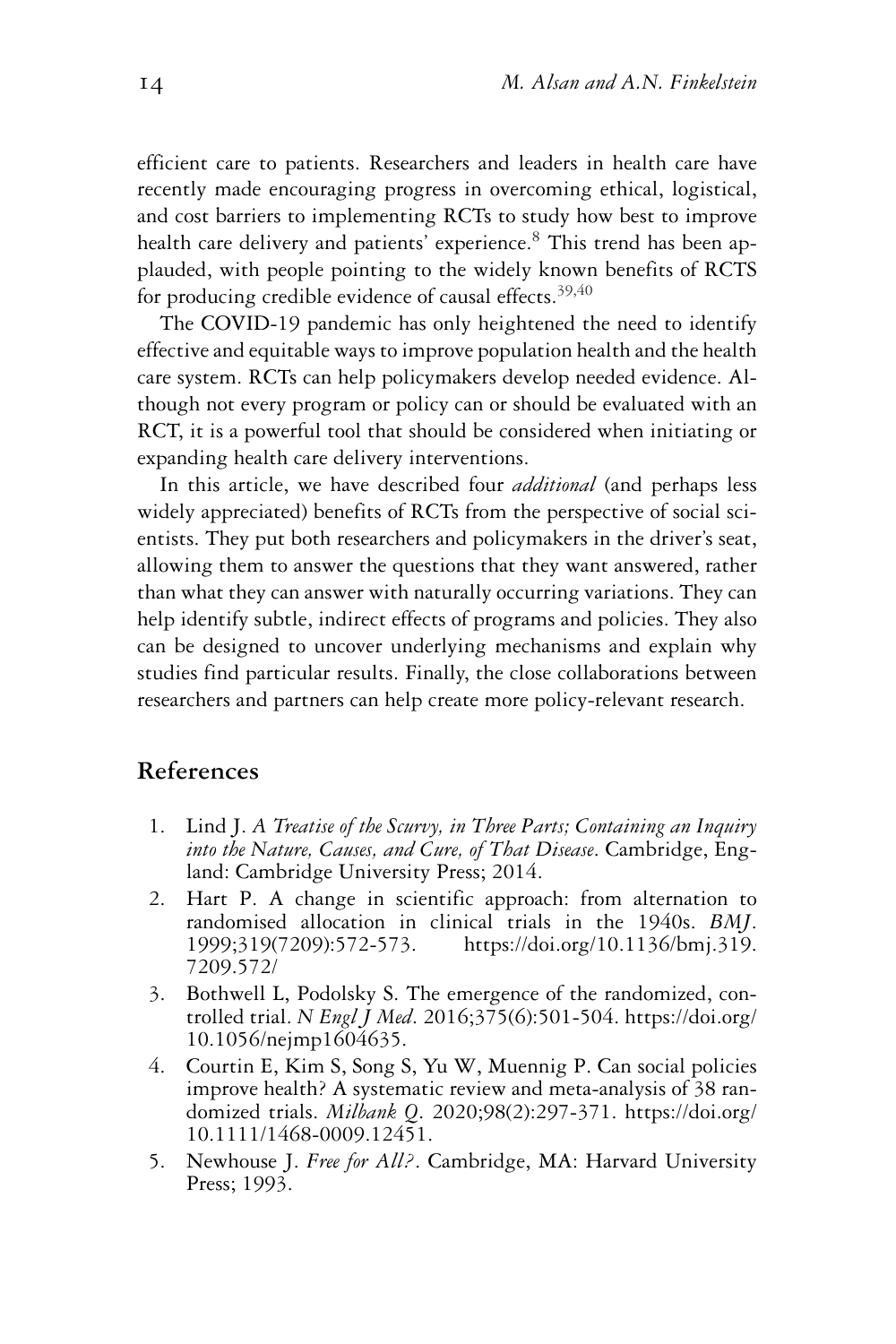- 6. Insuring the Uninsured. Abdul Latif Jameel Poverty Action Lab. [https://www.povertyactionlab.org/sites/default/files/publications/](https://www.povertyactionlab.org/sites/default/files/publications/Insuring_the_Uninsured.pdf) [Insuring\\_the\\_Uninsured.pdf.](https://www.povertyactionlab.org/sites/default/files/publications/Insuring_the_Uninsured.pdf) Published January 2014. Accessed October 14, 2020.
- 7. Finkelstein A, Taubman S. Randomize evaluations to improve health care delivery. *Science*. 2015;347(6223):720-722. [https://doi.](https://doi.org/10.1126/science.aaa2362) [org/10.1126/science.aaa2362.](https://doi.org/10.1126/science.aaa2362)
- 8. Finkelstein A. A strategy for improving U.S. health care delivery—conducting more randomized, controlled trials. *N Engl J Med*. 2020;382(16):1485-1488. [https://doi.org/10.1056/](https://doi.org/10.1056/nejmp1915762) [nejmp1915762.](https://doi.org/10.1056/nejmp1915762)
- 9. Angrist JD, Pischke J. The credibility revolution in empirical economics: how better research design is taking the con out of econometrics. *J Econ Perspect*. 2010;24(2):3-30. [https://doi.org/10.1257/](https://doi.org/10.1257/jep.24.2.3) [jep.24.2.3.](https://doi.org/10.1257/jep.24.2.3)
- 10. Hill A. The clinical trial. *N Engl J Med*. 1952;247(4):113-119. [https://doi.org/10.1056/nejm195207242470401.](https://doi.org/10.1056/nejm195207242470401)
- 11. Angus D. Optimizing the trade-off between learning and doing in a pandemic. *JAMA*. 2020;323(19):1895. [https://doi.org/10.1001/](https://doi.org/10.1001/jama.2020.4984) [jama.2020.4984.](https://doi.org/10.1001/jama.2020.4984)
- 12. Einav L, Finkelstein A. Selection in insurance markets: theory and empirics in pictures. *J Econ Perspect*. 2011;25(1):115-38. [https://](https://doi.org/10.1257/jep.25.1.115) [doi.org/10.1257/jep.25.1.115.](https://doi.org/10.1257/jep.25.1.115)
- 13. Finkelstein A, Zhou A, Taubman S, Doyle J. Health care hotspotting—a randomized, controlled trial. *N Engl J Med*. 2020;382(2):152-162. [https://doi.org/10.1056/nejmsa1906848.](https://doi.org/10.1056/nejmsa1906848)
- 14. Lantz PM. "Super-utilizer" interventions: what they reveal about evaluation research, wishful thinking, and health equity. *Milbank Q*. 2020;98. [https://doi.org/10.1111/1468-0009.12449.](https://doi.org/10.1111/1468-0009.12449)
- 15. Iovan S, Lantz PM, Allan K, Abir M. Interventions to decrease use in prehospital and emergency care settings among super-utilizers in the United States: a systematic review. *Med Care Res Rev*. 2020;77(2):99-111. [https://doi.org/10.1177/](https://doi.org/10.1177/1077558719845722) [1077558719845722.](https://doi.org/10.1177/1077558719845722)
- 16. Peterson G, Blue L, Kranker K, et al. Evaluation of the health care innovation awards (HCIAs): primary care redesign programs. addendum to third annual report. Princeton, NJ: Mathematica Policy Research; 2017. [https://innovation.cms.gov/files/reports/](https://innovation.cms.gov/files/reports/hcia-primarycareredesign-thirdannrpt-addendum.pdf) [hcia-primarycareredesign-thirdannrpt-addendum.pdf.](https://innovation.cms.gov/files/reports/hcia-primarycareredesign-thirdannrpt-addendum.pdf) Accessed December 14, 2020.
- 17. Naylor MD, Brooten D, Campbell R, et al. Comprehensive discharge planning and home follow-up of hospitalized elders: a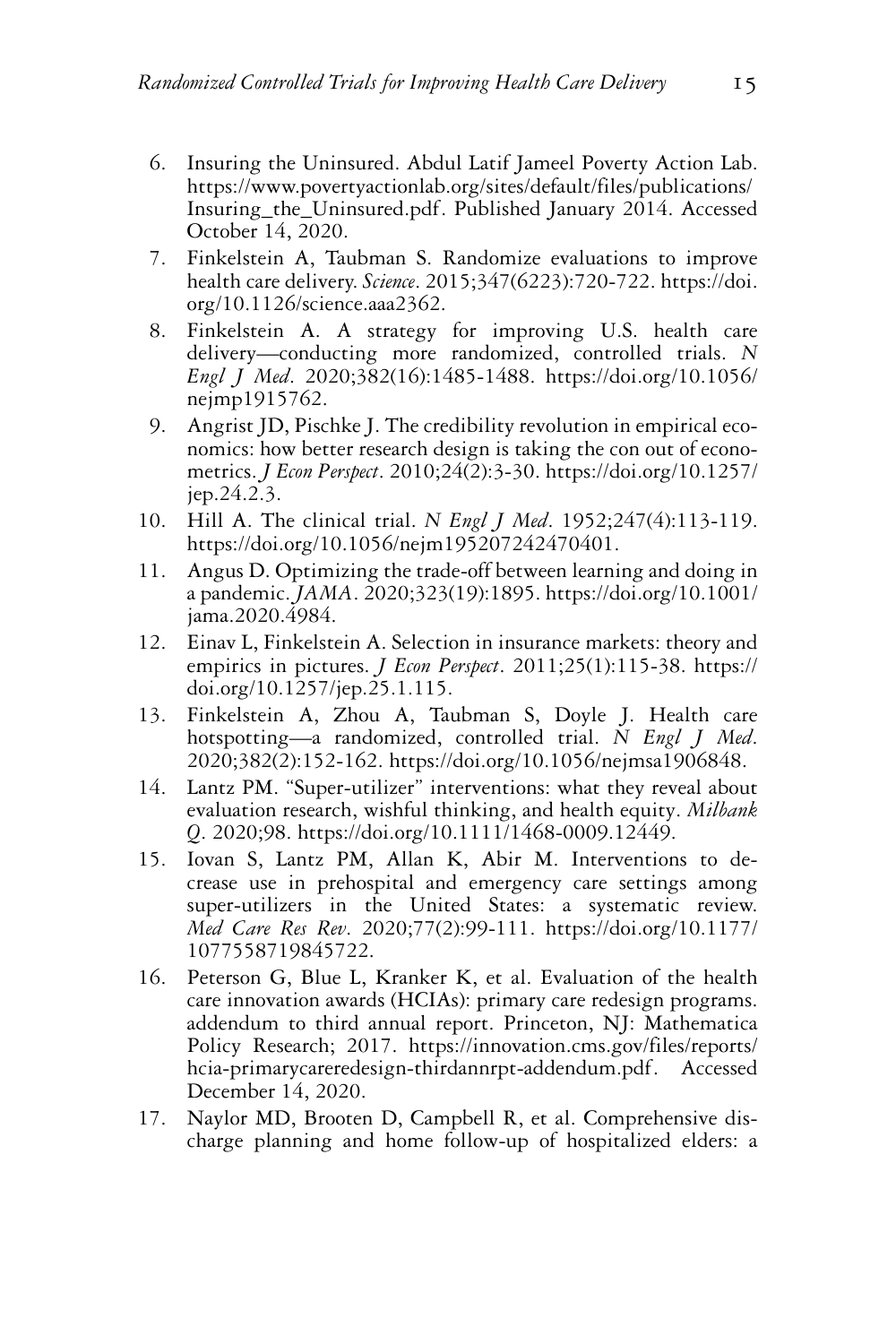randomized clinical trial. *JAMA*. 1999;281:613-620. [https://doi.](https://doi.org/10.1001/jama.281.7.613) [org/10.1001/jama.281.7.613.](https://doi.org/10.1001/jama.281.7.613)

- 18. Horwitz LI, Kuznetsova M, Jones SA. Creating a learning health system through rapid-cycle, randomized testing. *N Engl J Med*. 2019;381:1175-1179. [https://doi.org/10.1056/](https://doi.org/10.1056/NEJMsb1900856) [NEJMsb1900856.](https://doi.org/10.1056/NEJMsb1900856)
- 19. Berkowitz SA, Kangovi S. Health care's social movement should not leave science behind. *Milbank Q Opinion*. September 3, 2020. [http://doi.org/10.1599/mqop.2020.0826.](http://doi.org/10.1599/mqop.2020.0826)
- 20. Yardley W. Drawing lots for health care. *New York Times*. [https://www.nytimes.com/2008/03/13/us/13bend.html.](https://www.nytimes.com/2008/03/13/us/13bend.html) Published March 13, 2008. Accessed December 14, 2020.
- 21. Craig P, Cooper C, Gunnell D, et al. Using natural experiments to evaluate population health interventions: guidance for producers and users of evidence. *Medical Research Council*. 2012. [https://mrc.](https://mrc.ukri.org/documents/pdf/natural-experiments-guidance/) [ukri.org/documents/pdf/natural-experiments-guidance/.](https://mrc.ukri.org/documents/pdf/natural-experiments-guidance/) Accessed April 23, 2021.
- 22. Bor J, Moscoe E, Mutevedzi P, Newell M, Bärnighausen T. Regression discontinuity designs in epidemiology: causal inference without randomized trials. *Epidemiol*. 2014;25(5):729-737. [http:](http://doi.org/10.1097/EDE.0000000000000138) [//doi.org/10.1097/EDE.0000000000000138](http://doi.org/10.1097/EDE.0000000000000138)
- 23. Arias E, Xu J. *National Vital Statistics Report: United States Life Tables*, 2017. Washington, DC: Centers for Disease Control and Prevention. [https://www.cdc.gov/nchs/data/nvsr/nvsr68/](https://www.cdc.gov/nchs/data/nvsr/nvsr68/nvsr68_07-508.pdf) [nvsr68\\_07-508.pdf.](https://www.cdc.gov/nchs/data/nvsr/nvsr68/nvsr68_07-508.pdf) Accessed April 23, 2021.
- 24. Cooper-Patrick L. Race, gender, and partnership in the patientphysician relationship. *JAMA*. 1999;282(6):583. [https://doi.org/](https://doi.org/10.1001/jama.282.6.583) [10.1001/jama.282.6.583.](https://doi.org/10.1001/jama.282.6.583)
- 25. Alsan M, Garrick O, Graziani G. Does diversity matter for health? Experimental evidence from Oakland. *Am Econ Rev*. 2019;109(12):4071-4111. [https://doi.org/10.1257/aer.](https://doi.org/10.1257/aer.20181446) [20181446.](https://doi.org/10.1257/aer.20181446)
- 26. Bates MA, Glennerster R. *The generalizability puzzle*. Stanford Soc Innovation Rev. 2017. [https://ssir.org/articles/entry/the\\_](https://ssir.org/articles/entry/the_generalizability_puzzle) [generalizability\\_puzzle.](https://ssir.org/articles/entry/the_generalizability_puzzle) Accessed April 23, 2021.
- 27. Banerjee AV, Duflo E, Glennerster R, Kothari D. Improving immunisation coverage in rural India: a clustered randomised controlled evaluation of immunisation campaigns with and without incentives. *BMJ*. 2010;340:c2220.
- 28. Benjamin-Chung J, Arnold BF, Berger D, et al. Spillover effects in epidemiology: parameters, study designs and methodological considerations. *Int J Epidemiol*. 2018;47(1):332-347. [https://doi.org/](https://doi.org/10.1093/ije/dyx201) [10.1093/ije/dyx201.](https://doi.org/10.1093/ije/dyx201) PMID: 29106568; PMCID: PMC5837695.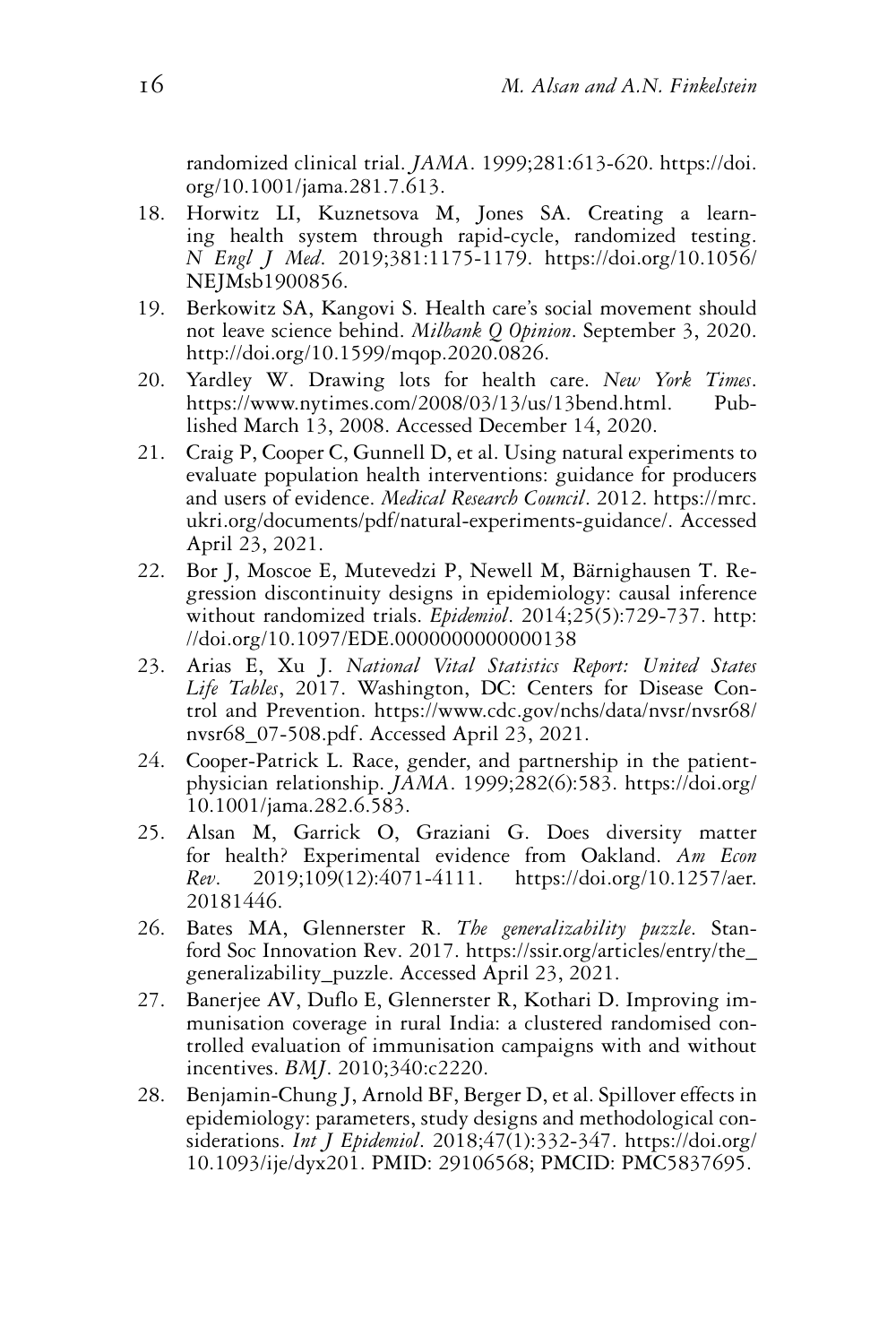- 29. Barnett M, Wilcock A, McWilliams J, et al. Two-year evaluation of mandatory bundled payments for joint replacement. N *Engl J Med*. 2019;380(3):252-262. [https://doi.org/10.1056/nejmsa1809010.](https://doi.org/10.1056/nejmsa1809010)
- 30. Finkelstein A, Ji Y, Mahoney N, Skinner J. Mandatory Medicare bundled payment program for lower extremity joint replacement and discharge to institutional postacute care: interim analysis of the first year of a 5-year randomized trial. *JAMA*. 2018;320(9):892. [https://doi.org/10.1001/jama.2018.12346.](https://doi.org/10.1001/jama.2018.12346)
- 31. Haas D, Zhang X, Kaplan R, Song Z. Evaluation of economic and clinical outcomes under Centers for Medicare & Medicaid Services mandatory bundled payments for joint replacements. *JAMA Intern Med*. 2019;179(7):924. [https://doi.org/10.1001/jamainternmed.](https://doi.org/10.1001/jamainternmed.2019.0480) [2019.0480.](https://doi.org/10.1001/jamainternmed.2019.0480)
- 32. The Lewin Group. CMS comprehensive care for joint replacement model: performance year 1 evaluation report. 2018. [https://innovation.cms.gov/files/reports/cjr-firstannrpt.pdf.](https://innovation.cms.gov/files/reports/cjr-firstannrpt.pdf) Accessed April 23, 2021.
- 33. Einav L, Finkelstein A, Ji Y, Mahoney N. Randomized trial shows healthcare payment reform has equal-sized spillover effects on patients not targeted by reform. *Proc Natl Acad Sci*. 2020;117(32):18939-18947. [https://doi.org/10.1073/pnas.](https://doi.org/10.1073/pnas.2004759117) [2004759117.](https://doi.org/10.1073/pnas.2004759117)
- 34. Wilcock A, Barnett M, McWilliams J, Grabowski D, Mehrotra A. Association between Medicare's mandatory joint replacement bundled payment program and post–acute care use in Medicare Advantage.*JAMA Surg*. 2020;155(1):82. [https://doi.org/10.1001/](https://doi.org/10.1001/jamasurg.2019.3957) [jamasurg.2019.3957.](https://doi.org/10.1001/jamasurg.2019.3957)
- 35. Meyers D, Kosar C, Rahman M, Mor V, Trivedi A. Association of mandatory bundled payments for joint replacement with use of postacute care among Medicare Advantage enrollees. *JAMA Network Open*. 2019;2(12):e1918535. [https://doi.org/10.](https://doi.org/10.1001/jamanetworkopen.2019.18535) [1001/jamanetworkopen.2019.18535.](https://doi.org/10.1001/jamanetworkopen.2019.18535)
- 36. Office of Surveillance and Epidemiology, Center for Drug Evaluation and Research, US Food and Drug Administration. Pediatric postmarketing pharmacovigilance and drug utilization review: seroquel and seroquel xr. [http://www.fda.gov/](http://www.fda.gov/downloads/AdvisoryCommittees/CommitteesMeetingMaterials/PediatricAdvisoryCommittee/UCM494485.pdf) [downloads/AdvisoryCommittees/CommitteesMeetingMaterials/](http://www.fda.gov/downloads/AdvisoryCommittees/CommitteesMeetingMaterials/PediatricAdvisoryCommittee/UCM494485.pdf) [PediatricAdvisoryCommittee/UCM494485.pdf.](http://www.fda.gov/downloads/AdvisoryCommittees/CommitteesMeetingMaterials/PediatricAdvisoryCommittee/UCM494485.pdf) Published February 19, 2016. Accessed April 21, 2020.
- 37. Barnett M, Olenski A, Sacarny A. Common practice: spillovers from Medicare on private health care. NBER Working Paper Series. Working Paper 27270. May 2020. [https://www.nber.org/](https://www.nber.org/papers/w27270.pdf) [papers/w27270.pdf.](https://www.nber.org/papers/w27270.pdf) [https://doi.org/10.3386/w27270.](https://doi.org/10.3386/w27270)